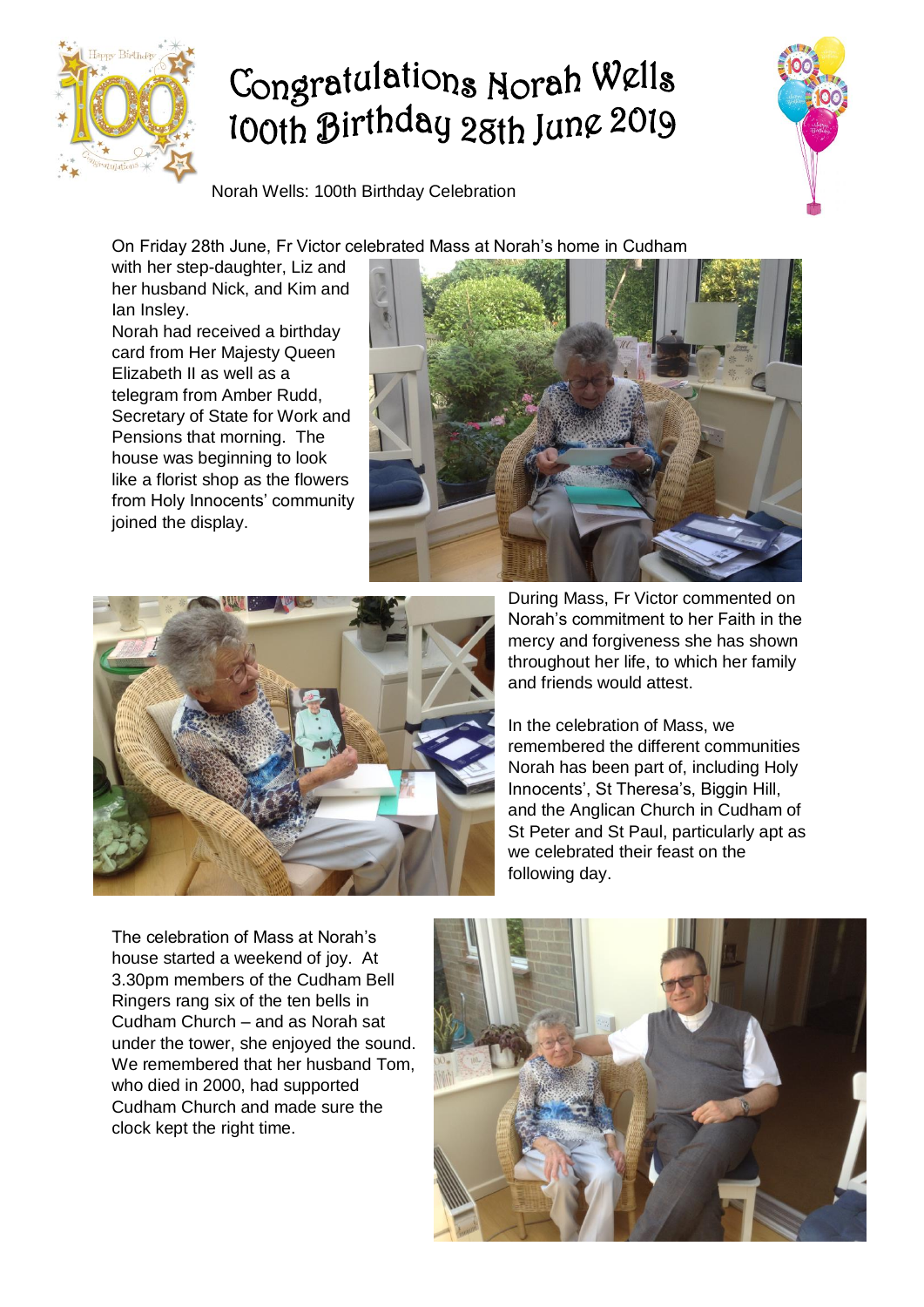On Saturday 29th, Norah was joined by family and friends at a lunch celebration at the Blacksmith Arms, Cudham. Meanwhile, the community of Holy Innocents' remembered her in their Prayers of the Faithful at Masses on Saturday and Sunday.



Kim takes Holy Communion to Norah most weekends which helps Norah continue to feel part of the community.

Happy Birthday Norah!